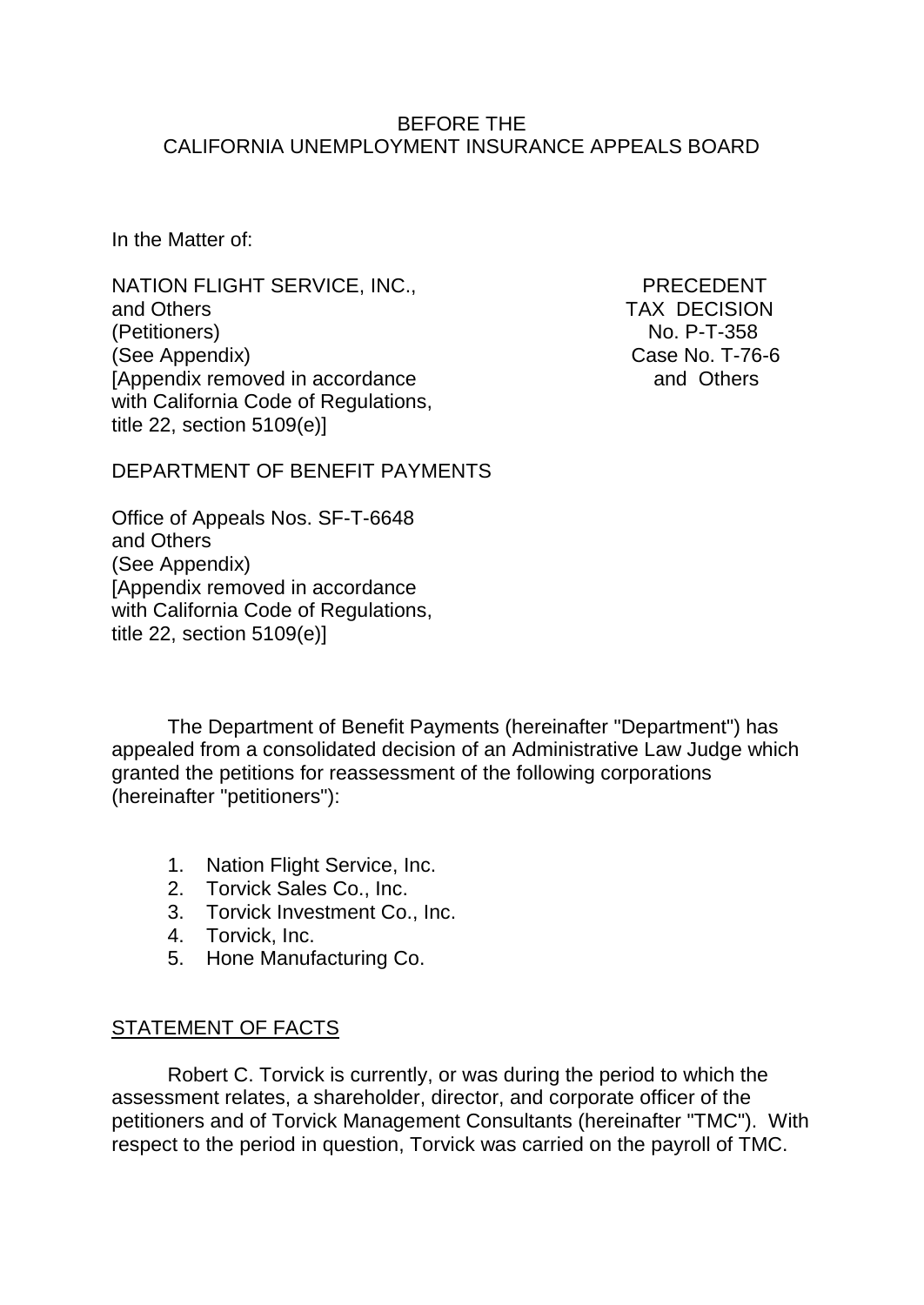The Department, alleging that services were rendered by Torvick to each of the petitioners, has allocated the sums paid Torvick to each of the petitioners, and assessed them on their supposed share of Torvick's salary. In order to determine the validity of the assessment, we must briefly review the activities of each petitioner, TMC, and Torvick.

Nation Flight Service, Inc. is in the business of buying, selling, and leasing Cessna aircraft; providing flight instruction; operating a shop; and selling aircraft fuel. In either 1970 or 1971, Torvick purchased one-half of the outstanding stock of National Flight Service, Inc. After holding the stock for three months, Torvick sold his interest to TMC for what he paid. In 1973 TMC sold its shares for approximately a \$6,000 profit. During the time that Torvick or TMC had an interest in this corporation, Torvick served as vice-president of the corporation and was a member of the Board of Directors. The president of Nation Flight Service, Inc. testified that Torvick was not familiar with the business of the company and thus was not involved in the day-to-day management of the firm.

Torvick Sales Co., Inc. (hereinafter "Sales Co.") is the Volvo and Fiat agency in Santa Rosa. Torvick owns 60 percent of the stock, is chairman of the Board of Directors, and serves as president of the corporation. The general manager of Sales Co. operates the day-to-day affairs of the business; he hires the personnel, sets the prices of automobiles, approves trade-ins, signs conditional sales contracts, and order automobiles from the distributors. Torvick visits the company once or twice a month.

Torvick Investment Co., Inc. (hereinafter "TIC") is the Datsun agency in Santa Rosa. Torvick owns 60 percent of the stock, is chairman of the Board of Directors, and serves as president of the corporation. The vice-president and new car sales manager of TIC testified that Torvick does not maintain an office on the premises and has short visits to the business once a week or once a month. The day-to-day operation is conducted by the vice-president who engages employees, sets automobile prices, makes credit decisions, and orders cars.

Torvick, Inc. is the Mercedes-Benz agency in Santa Rosa. Torvick owns all the stock, is chairman of the Board of Directors, and serves as president of the corporation. Again Torvick does not maintain an office on the premises and visits the business for short periods - perhaps three times a week for about 15 minutes each visit. Also, once again, there is a general manager with full authority to conduct the usual business affairs.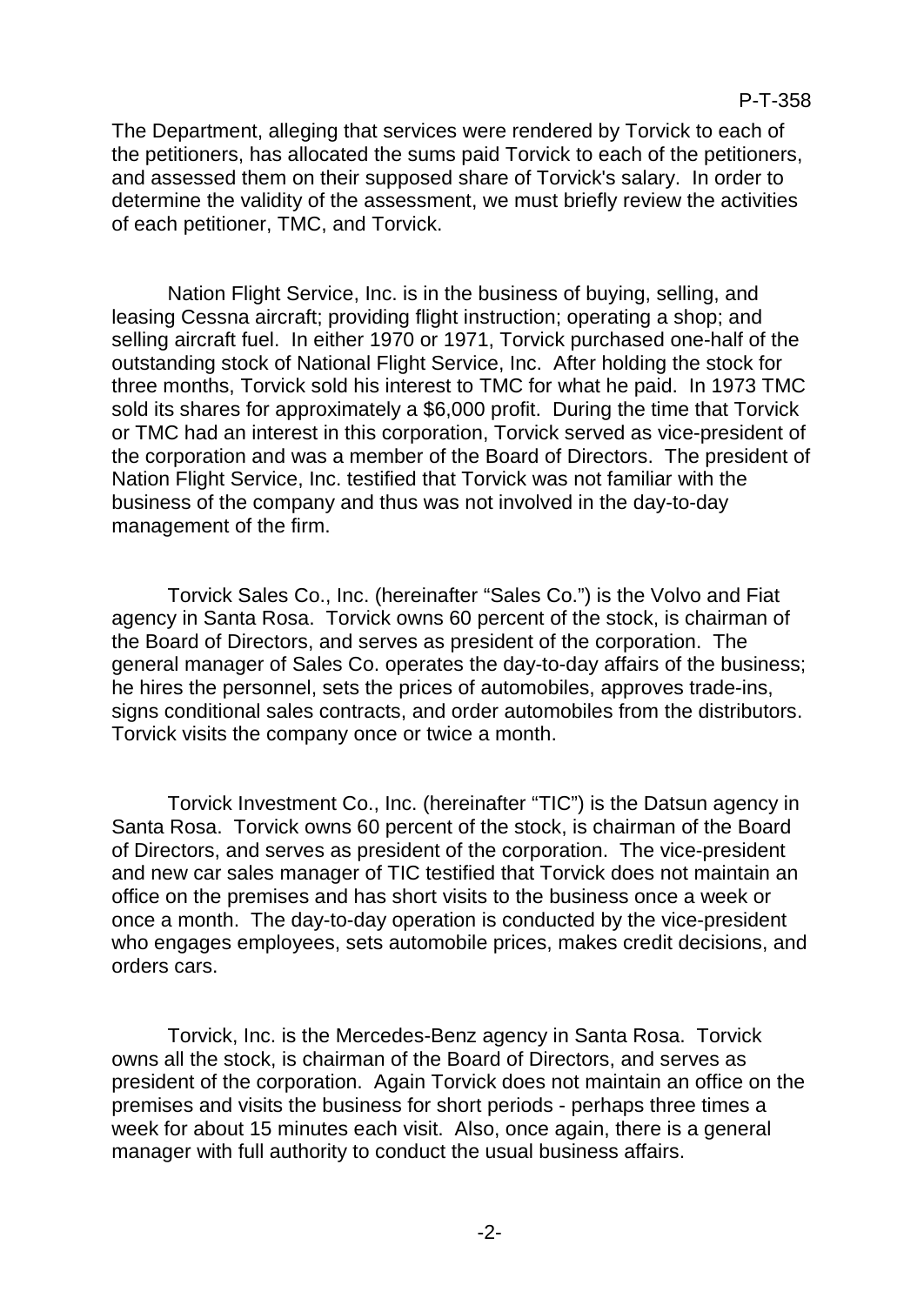This company is the successor of Joe Torvick, Inc., which the Department initially assessed but later dismissed.

Hone Manufacturing Co. is located in the Los Angeles area and manufactures overdrive transmission units. Torvick purchased the stock of Hone in July 1972 and became chairman of the Board and president of the corporation. Since the firm is not based in the Santa Rosa area and since Torvick does not have a background in engineering or manufacturing, there is a manager who hires personnel, sets prices, and generally runs the business. Torvick visits the premises on an irregular basis.

TMC is wholly owned by Torvick who is chairman of the Board and president of the corporation. In addition to Torvick, TMC has seven employees - a controller, business manager, secretary, systems manager, computer operator, and key punch operator. It provides management services for both the petitioners and others. In 1971 it entered into separate contracts with each petitioner whereby TMC in return for a monthly fee agreed to provide the following services:

- 1. Bookkeeping, including the preparation of financial statements;
- 2. The selection of a CPA to conduct periodic audits and provide tax advice and attorneys to provide routine legal advice;
- 3. The installation and supervision of business office procedures and controls;
- 4. Sales and service promotion and control programs;
- 5. The conception and design of advertising programs;
- 6. Planning and development of future business growth;
- 7. Representation in contract negotiations and disputes;
- 8. Selection of insurance agents and personnel to oversee the company's insurance needs.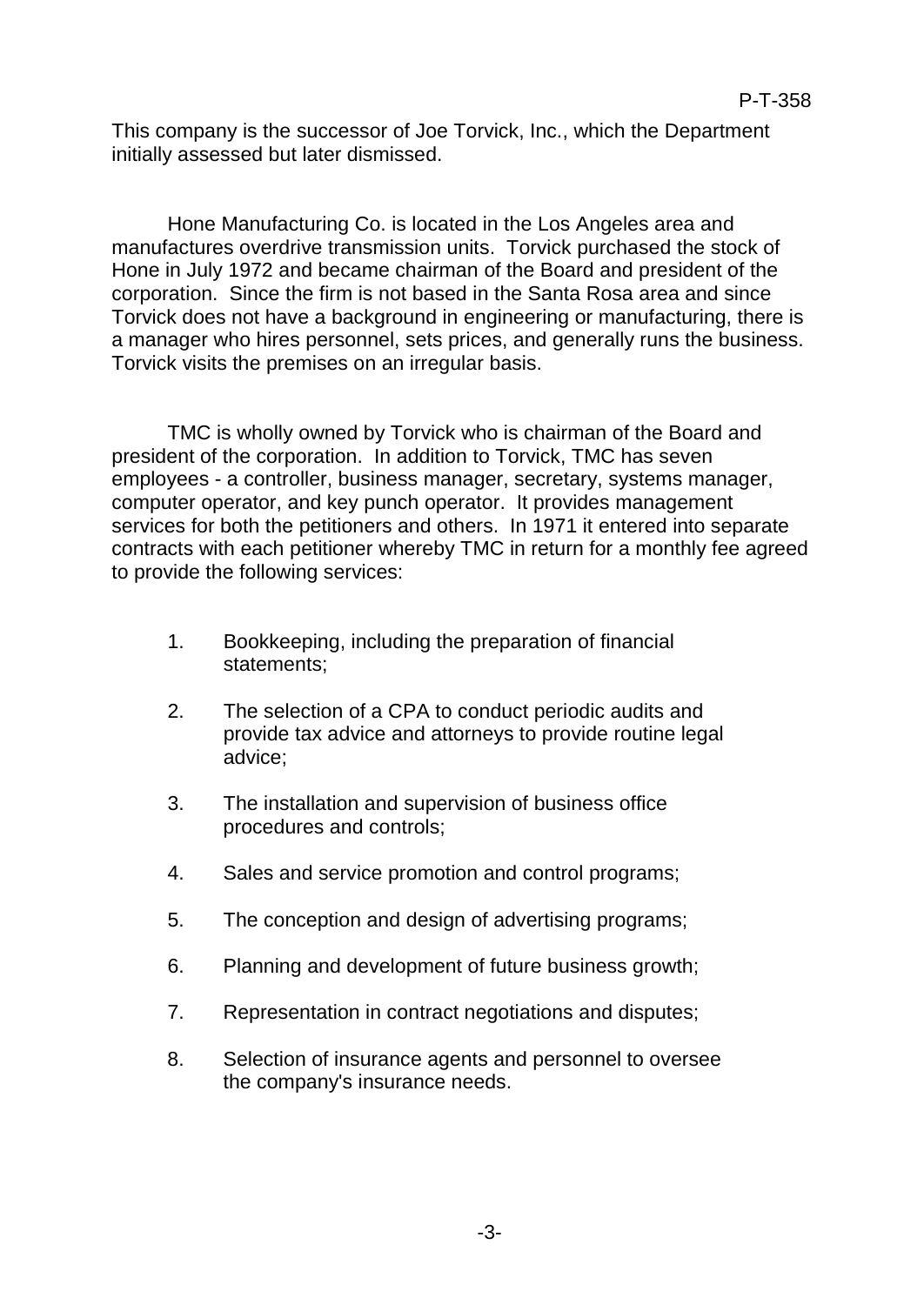The agreement states that the personnel used by TMC in the performance of its duties under the contract shall be either employees of TMC or independent contractors. The terms of the agreements are one year with the provision that the term shall be automatically extended one year unless ten days before the expiration of the year either party in writing revokes the contract. Except for Nation Flight Service, Inc., the petitioners' contracts with TMC remained in effect on the hearing date.

Management from both the petitioners and TMC testified that during the term of the agreements there was practically daily contact between TMC and the operating corporations, since TMC relies upon management of the petitioners to supply the information necessary to perform the above-listed services. In addition to the services in the agreement, TMC maintains and collects the petitioners' accounts receivable, so TMC personnel must keep in close contact with management of the petitioners. While TMC provides advice regarding such matters as budgeting, advertising, and insurance coverage, each operating company itself makes the final decision on such matters. There was, however, no testimony that any of the petitioners had ever disregarded the advice of TMC. Moreover, we note that a bill from TMC to "Inter-Mtrs Inc." for June 1973 showed on the masthead of the statement the insignias of Datsun, Mercedes-Benz, Volvo, Fiat, Nation Flight Service, and Hone Manufacturing Co.

After TMC's services were secured, the petitioners no longer paid Torvick a salary or included him in their pension plans. Thereafter, Torvick was paid directly by TMC and became a member of its pension plan. The total amount paid Torvick after he was removed from the petitioners' payrolls and placed on TMC's remained about the same.

Torvick testified that in 1970 he found that as his business affairs were expanding rapidly it was no longer possible to personally manage the business. Therefore he formed the management company and turned over the day-to-day management to subordinates who could give operations the close attention required. As a shareholder of and officer in the petitioners, he understandably continued to be concerned with the successes of the ventures, so remained as an authorized person on the petitioners' bank accounts; continued to sign routine reports, such as tax returns, prepared by the petitioners; and occasionally attended dealers' meetings. Some loans to the petitioners were guaranteed by Torvick and other shareholders personally, as required by the lenders.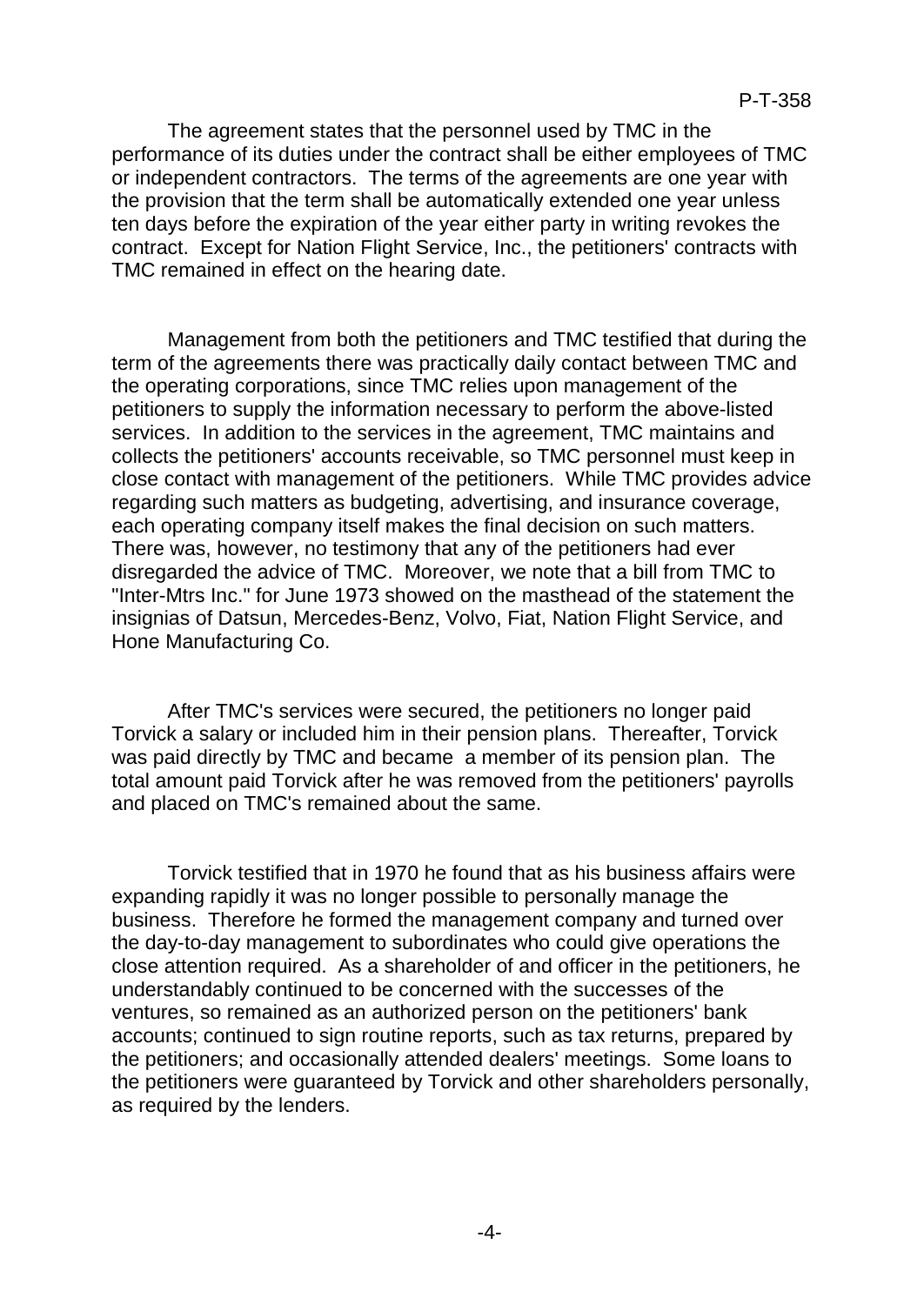#### REASONS FOR DECISION

The Unemployment Insurance Code requires employer contributions with respect to wages paid for employment up to the maximum amount established by law (sections 930 and 976). To be liable for contributions with respect to an individual it must be shown that the individual was in employment with and received wages from an employer. Thus, we will examine in order (1) whether Torvick was in the employ of the petitioners, and (2) whether he received wages from them.

"Employment" is defined as services rendered by an employee (section 607). The term "employee" includes a corporate officer (section 621(a)). Torvick, as a corporate officer, was then in employment with each of the petitioners. Hence, we answer the first question in the affirmative.

For the balance of this decision, we will consider whether Torvick received wages from the petitioners. "Wages" is defined as remuneration for personal services (section 926). The Department contends that services had been rendered for the petitioners despite the existence of TMC. The petitioners contend that all of Torvick's services were rendered for TMC.

In considering this question we shall examine the following issues:

- (1) Is the unity of enterprise theory applicable;
- (2) May the separate corporate existence of TMC be disregarded;
- (3) Did Torvick perform services for the petitioners.

# (1) IS THE UNITY OF ENTERPRISE THEORY APPLICABLE

We will first examine the applicability of the unity of enterprise theory. If the petitioners and TMC are regarded as one unified business enterprise, additional contributions will not be due with respect to the amount paid Torvick since TMC has reported Torvick as its employee and paid contributions up to the maximum wage limitation (Appeals Board Decision No. P-T-19).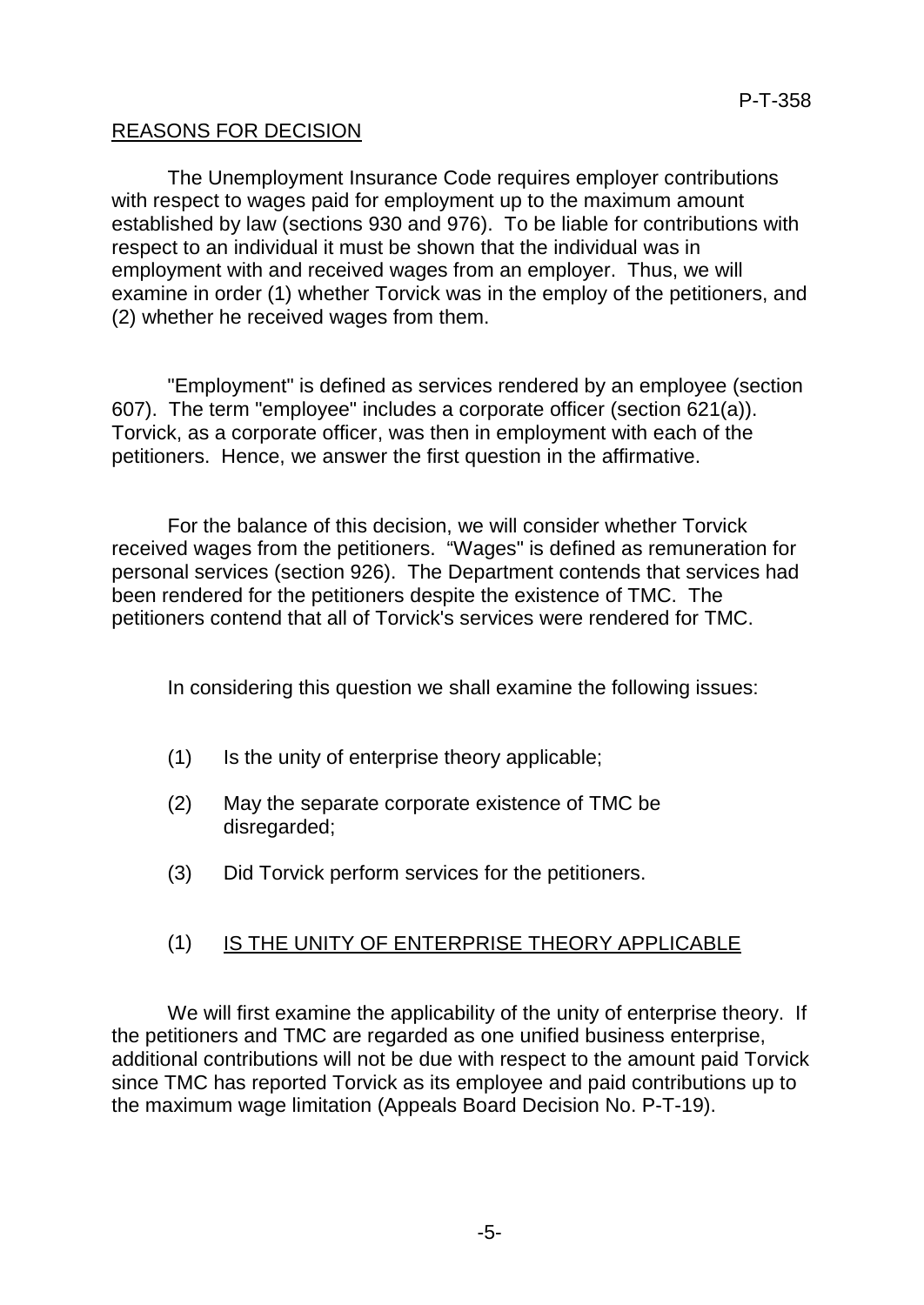Under the unity of enterprise doctrine the employing unit upon which basis contributions are collected is considered to include the entire business enterprise of the unit, irrespective of the form under which the unit is organized. The doctrine was originally developed by the California appellate courts in cases where one employing unit was alleged to have succeeded another when there had been a mere change in legal form but no change in operation. In Crook v. Department of Employment (1947), 78 Cal. App. 2d 208, the court held that a new entity was not created when a decree of distribution of a decedent's estate was made where there had been no change in the business itself or in the relationship of the employees of the business to the employer. In McHenry, Inc. v. CESC (1952), 112 Cal. App. 2d 245, the court found there was no change in the employing unit when former partners incorporated their business where there was no change in the type of business or the location of the business after incorporation. Similarly, in McIntosh v. Director of Employment (1956), 145 Cal. App. 2d 628, the court failed to find a creation of a new employing unit when, after the death of one of the partners, the partnership business was continued without change by the surviving partner and the widow of the deceased partner.

The courts in each of these cases stated that the change of organizational form did not lead to the creation of a new enterprise. This is known as the vertical concept of unity of enterprise.

Since 1963, the Board has in a series of cases extended the doctrine to affect organizations on a horizontal basis, as well. Thus, in Tax Decisions Nos. 2354 and 2370, and Appeals Board Decisions Nos. P-T-19 and P-T-33, existing business organizations were considered a single employing unity.

In Walra, Inc. (Tax Decision No. 2354) a partnership and a separately incorporated store were deemed to be one employing unit. The entire operation had the same trade name, ownership, management, purchasing, and pricing. Personnel were transferred from unit to unit in accordance with overall policy, and new units were opened and old ones closed on the basis of overall operation. In Seaboard Finance Company (Appeals Board Decision No. P-T-19) and Bethlehem Steel Corporation (Appeals Board Decision No. P-T-33) a parent company and its wholly owned subsidiary companies were considered one employing unit. Seaboard Finance Company and its subsidiaries had the same board of directors and corporate officers; operated under a common name in the same type of business; used the same operating manual; followed the same business policies; maintained central payroll records; followed common vacation policies; provided common retirement policies; and freely transferred personnel within the organization.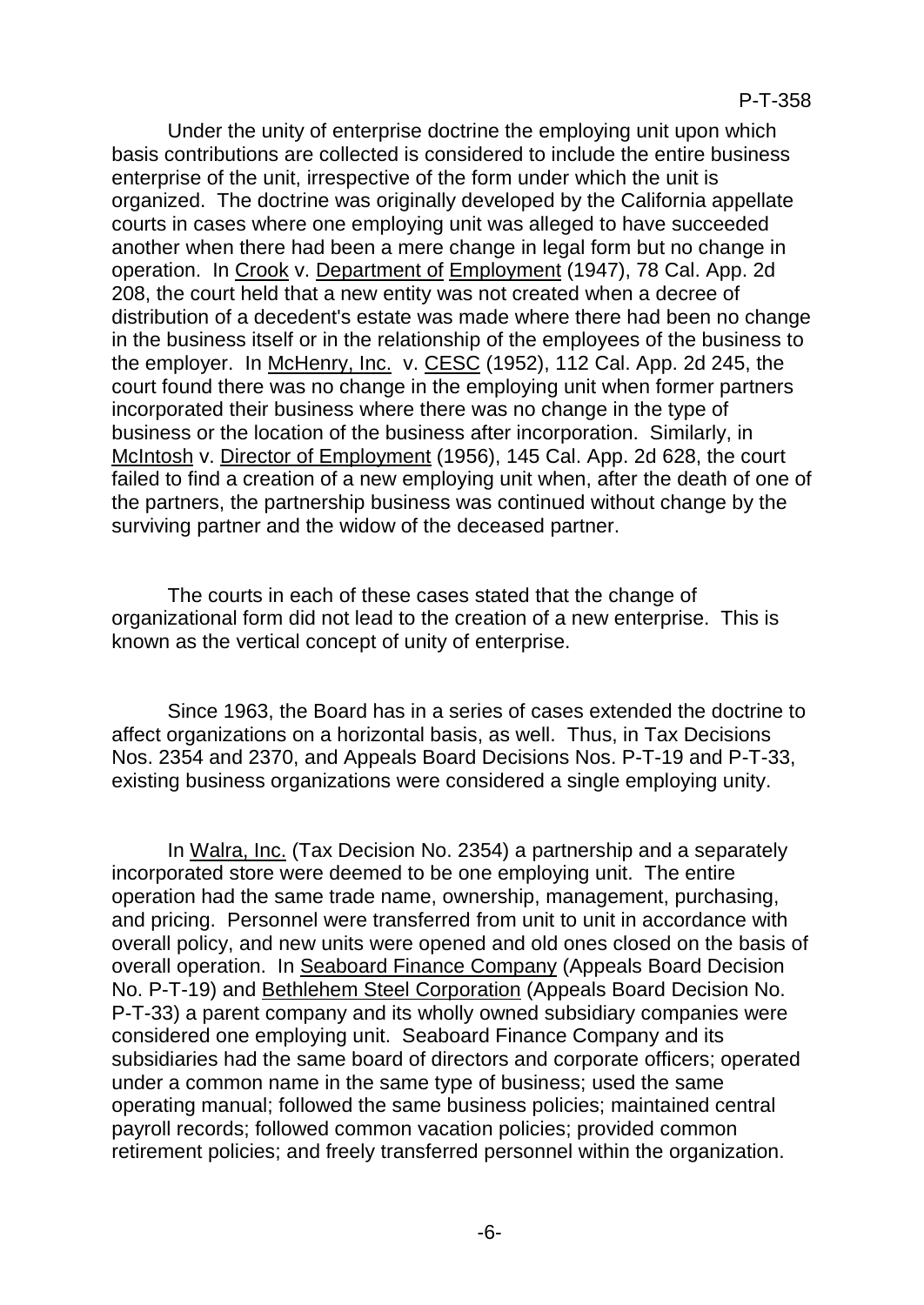In Warrington Lumber Company (Tax Decision No. 2370) there was a single employing unit of Ward and Harrington Lumber Company, Warrington Lumber Company, and Public Mill and Lumber Company. These companies functioned in a highly integrated manner from the same headquarters. Trussco, Inc., however, which manufactured roof trusses rather than supplying the building needs of developers, and thus operated a business distinct from the other corporations, was not included in the same employing unit despite the fact it was owned by the same interests as those so included. Also, Trussco was located in a different area, paid its employees from its separate payroll account, and followed different management policies.

The past decisions of this Board have pointed out the foundations of the doctrine and found instances in which it is applicable. However, partly because of the paucity of the experience with the horizontal concept of the doctrine and the nature of the cases which had come before us, the Board did not explicate the necessary elements of the doctrine. Since the doctrine was applied, the following nonprecedent decisions have been issued:

Verner Farms, et al (T-65-33 et al) Sand Door & Plywood Co. of Fresno, et al (T-67-16 et al) Neill Engineers, Inc., et al (T-67-41 et al) McAnally Egg Enterprises, et al (T-67-47 et al) Armored Transport, Inc., San Diego Division, et al (T-68-30 et al) Servisoft of Orange Coast (T-68-36) Gabriel Container Co., et al (T-70-59 et al) Compatibility Services, Inc., et al (T-70-75 et al) General Can Company (T-72-71) Professional Nurses Bureau, Inc. (T-72-85) Envirofood Personnel Services, Inc., et al (T-73-45 et al) Purity Oil Sales, Inc. (T-75-5)

Armed with this experience, we are ready to assess what evidence is necessary to establish that a functioning organization is a single enterprise.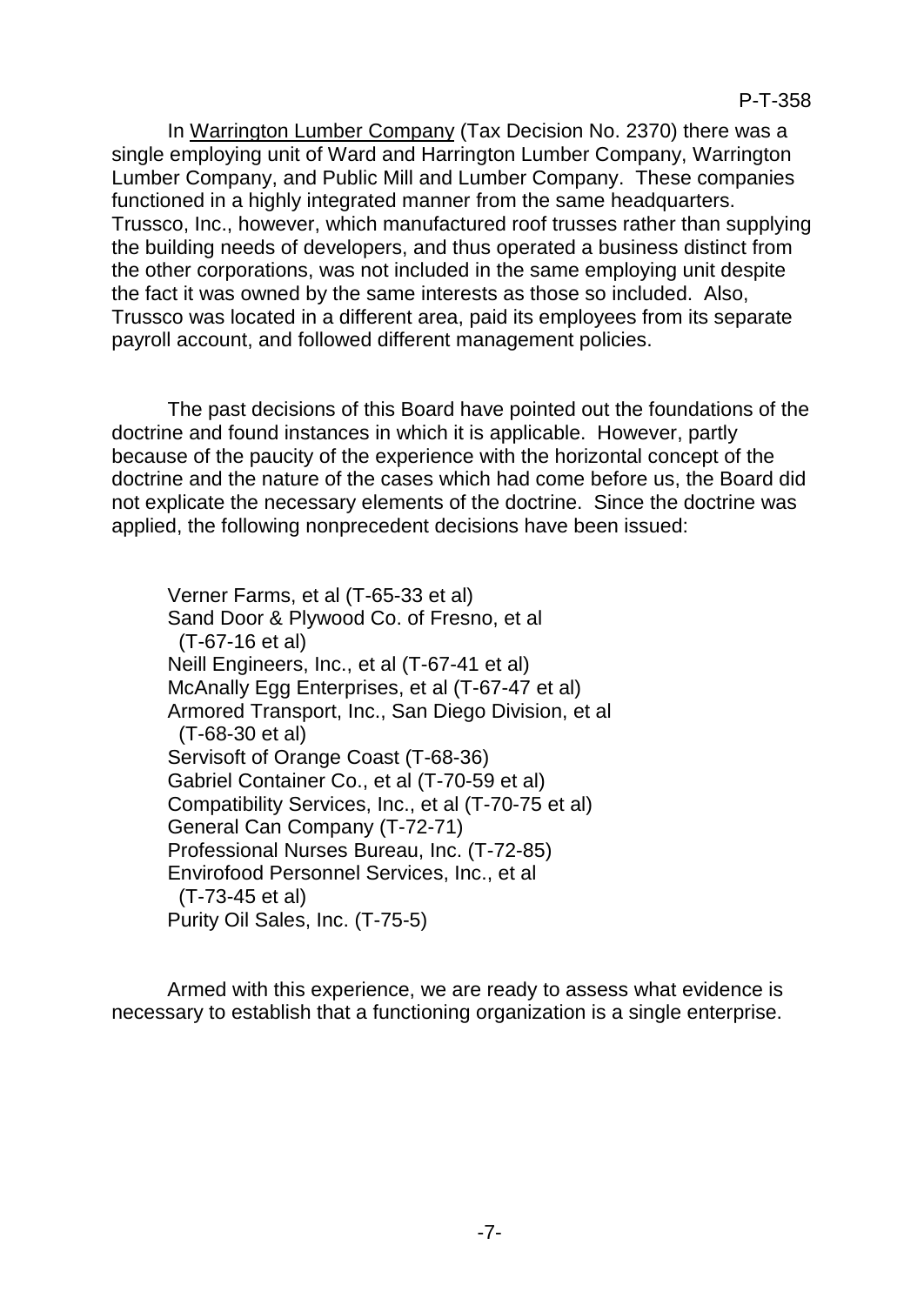In doing so, we are mindful of the analogous doctrine utilized in determining the taxable income of a California Corporation. When a corporation engages in multi-state business, including business in California, and the business is unitary, there must be an allocation of the firm's total income to determine that portion which is derived from and attributable to the California corporation (Revenue and Taxation Code, section 25101 and Article 2 [commencing with section 25120], Chapter 17, Part 11, Division 2).

In the leading case of Butler Brothers v. McColgan (1941), 17 Cal. 2d 664, the California Supreme Court found a unitary business where there was common ownership; central purchasing, advertising, accounting, and management; and a unity of operation. On page 678 the court stated as follows:

". . . it is our opinion that the unitary nature of appellant's business is definitely established by the presence of the following circumstances: (1) Unity of ownership; (2) Unity of operation as evidenced by central purchasing, advertising, accounting and management divisions; and (3) unity of use in its centralized executive force and general system of operation. . . ."

In Butler Brothers, separate divisions of an Illinois Corporation were found to be a unitary business enterprise. The doctrine was extended in Edison California Stores v. McColgan (1947), 30 Cal. 2d 472, to operations of a parent and subsidiary corporations. The court on page 481 of the opinion answered the criticism that it was guilty of ignoring the separate corporate identity of the taxpayer:

"The ascertainment of income by the apportionment method is not necessarily a disregard of the corporate entity nor an extension of the provisions of the statute by implication. . . ."

In summary, if there is a unity of ownership, operation, and use, the business is a unitary business operation, irrespective of the organization of the business into separate corporations.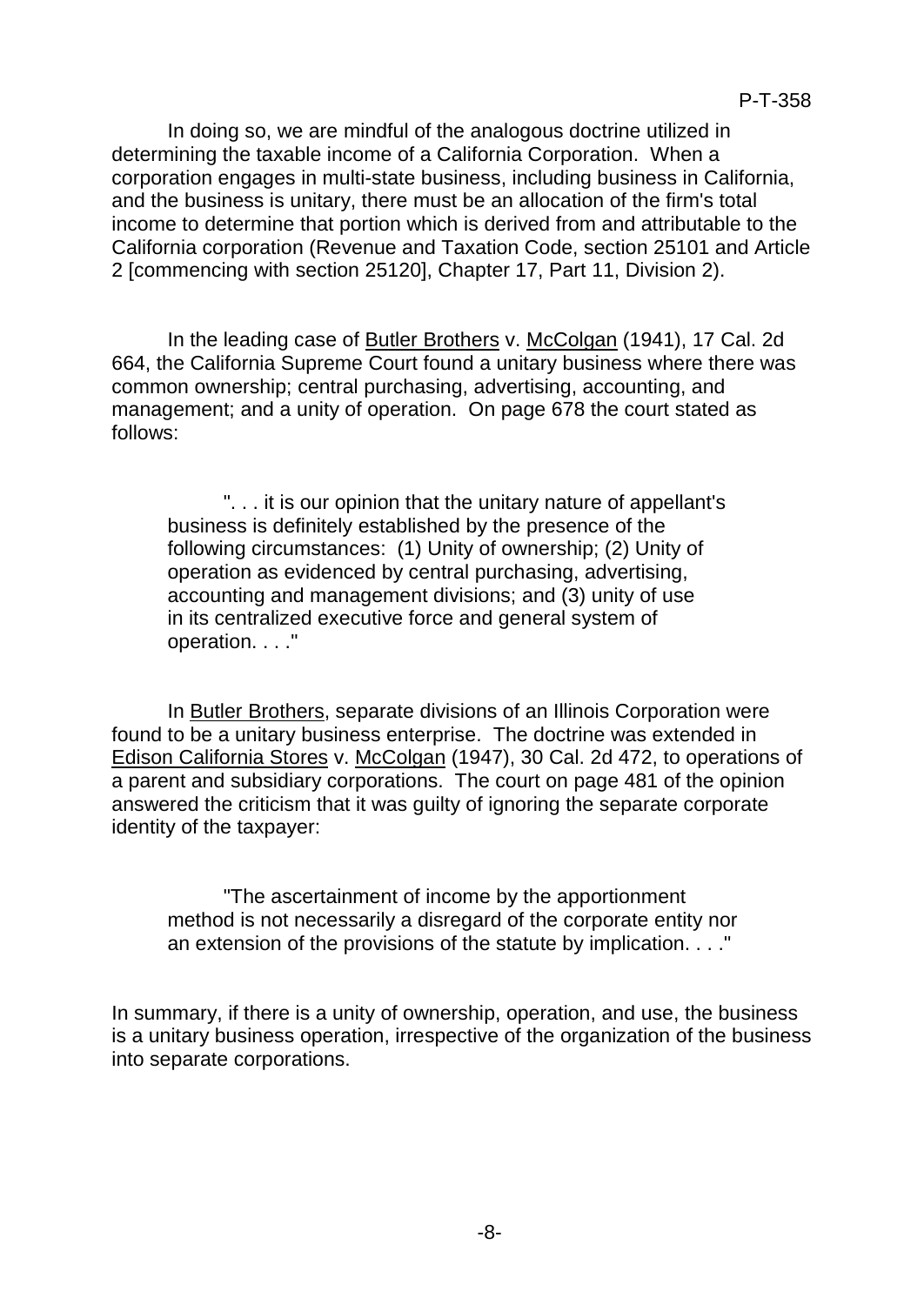In Chase Brass and Copper Company v. Franchise Tax Board (1970), 10 Cal.App.3d 496, the court examined the meaning of the terms "unity of operation" and "unity of use." At issue was whether a wholly owned subsidiary of Kennecott Copper Company was unitary with the parent corporation and other Kennecott subsidiaries involved in the exploration for copper, its mining, fabrication, manufacturing, and the sales of copper goods.

With respect to the unity of operation, the court stated on page 502:

"Although there is not a clear demarcation between what is 'operation' and what is 'use,' in general it may be said that the acts falling within the category of 'operation' are the staff functions, and those within 'use' are the line functions."

The court explained "Unity of Use" as follows on page 504:

"Unity of use relates to executive forces and operational systems. . . ."

In deciding whether the staff functions of the companies were unitary, the court considered such matters as the purchase of items other than copper (especially insurance protection), advertising, accounting methods, legal advice, financing of repairs and the retirement plan for salaried employees. Of major importance in determining if the line functions of the companies were unitary was the integration of executive forces.

In our nonprecedent decisions we have likewise found that there was a unified business enterprise when the same individual or group owned or controlled the various organizations; there was centralized management; and the operation of the businesses was coordinated. For instance in both Verner Farms and McAnally Farms the separate farms were operated as one integrated unit. On the other hand, although Gabriel Construction Company and its subsidiaries were jointly owned and in complementary operations, the lack of single management precluded a finding that there was a single employing unit.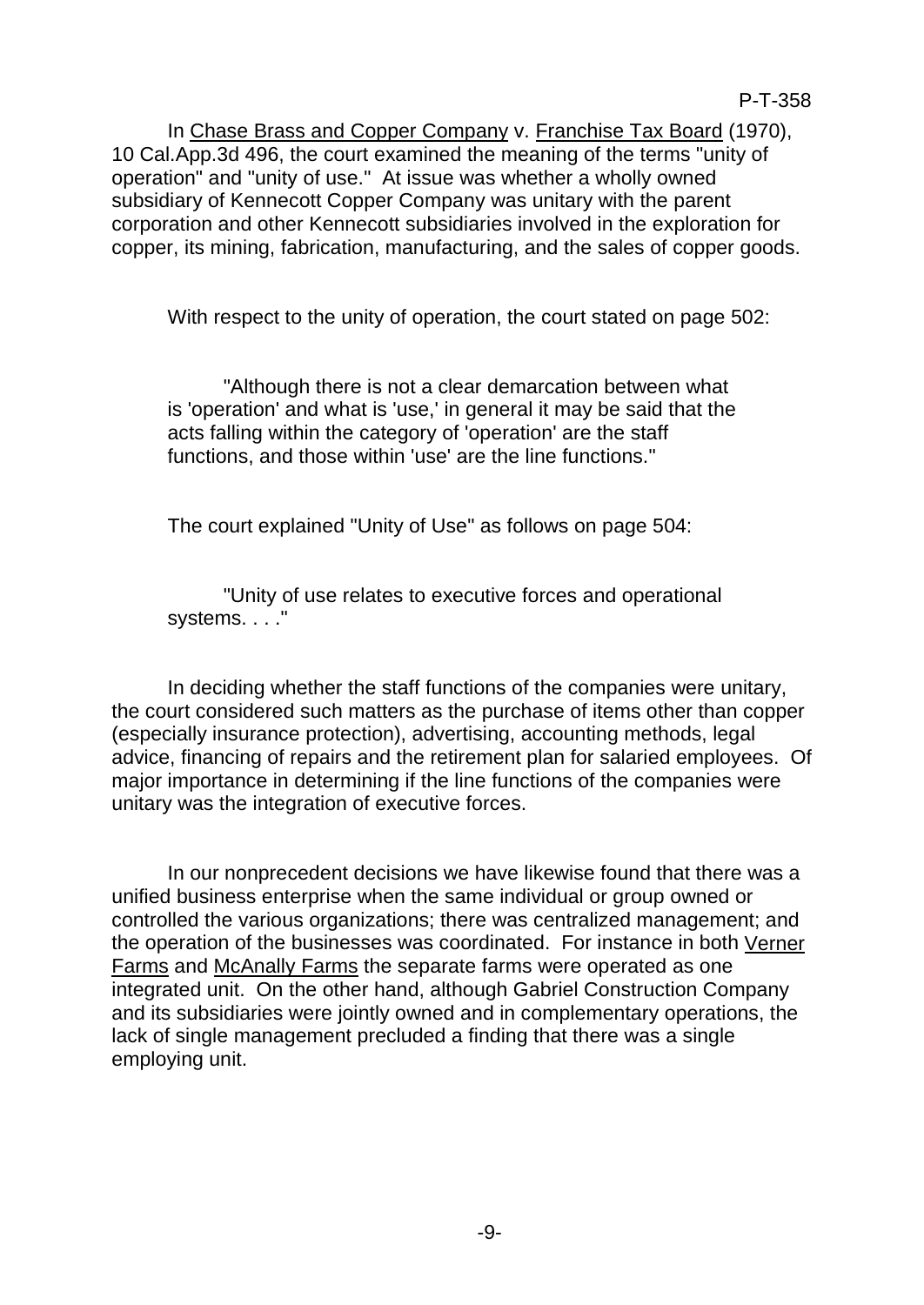In summary, to establish a unity of enterprise, the following unities must be established:

(a) Ownership. It is not necessary that the same individual own exactly the same percentage of each organization. However, a majority interest in each organization must be in the hands of one individual or group of closely associated individuals.

Here we would consider that this unity was present since Torvick owned or had a majority interest in all the corporations.

(b) Operation. There must be central control over each of the firms. Evidence of this factor would be common management, personnel policies, operation manuals, pricing, collections, and financing.

In the present instance, while there was some inter-corporate coordination, each company had its separate management, corporate personnel were not transferred, and the corporations had distinctive management policies. Thus, we do not believe there was the requisite unity of operation.

(c) Use. The organization must be used for a common purpose. Each entity should be coordinated with the entire operation. Evidence of this unity is common advertising and name and organization-wide planning as was found in Walra, Inc. and Seaboard Finance Company. A good example of the type of coordination required is in Warrington Lumber Company where the three corporations which were one enterprise had complementary operations: Ward and Harrington Lumber Company catered to the building material needs of small tracts, commercial buildings, individual homes, and the drop-in trade; Warrington Lumber Company supplied the needs of large tract developments; and Public Mill and Lumber, Inc. supplied trucks, forklifts, cranes, hoists, and other items of equipment used by the other companies.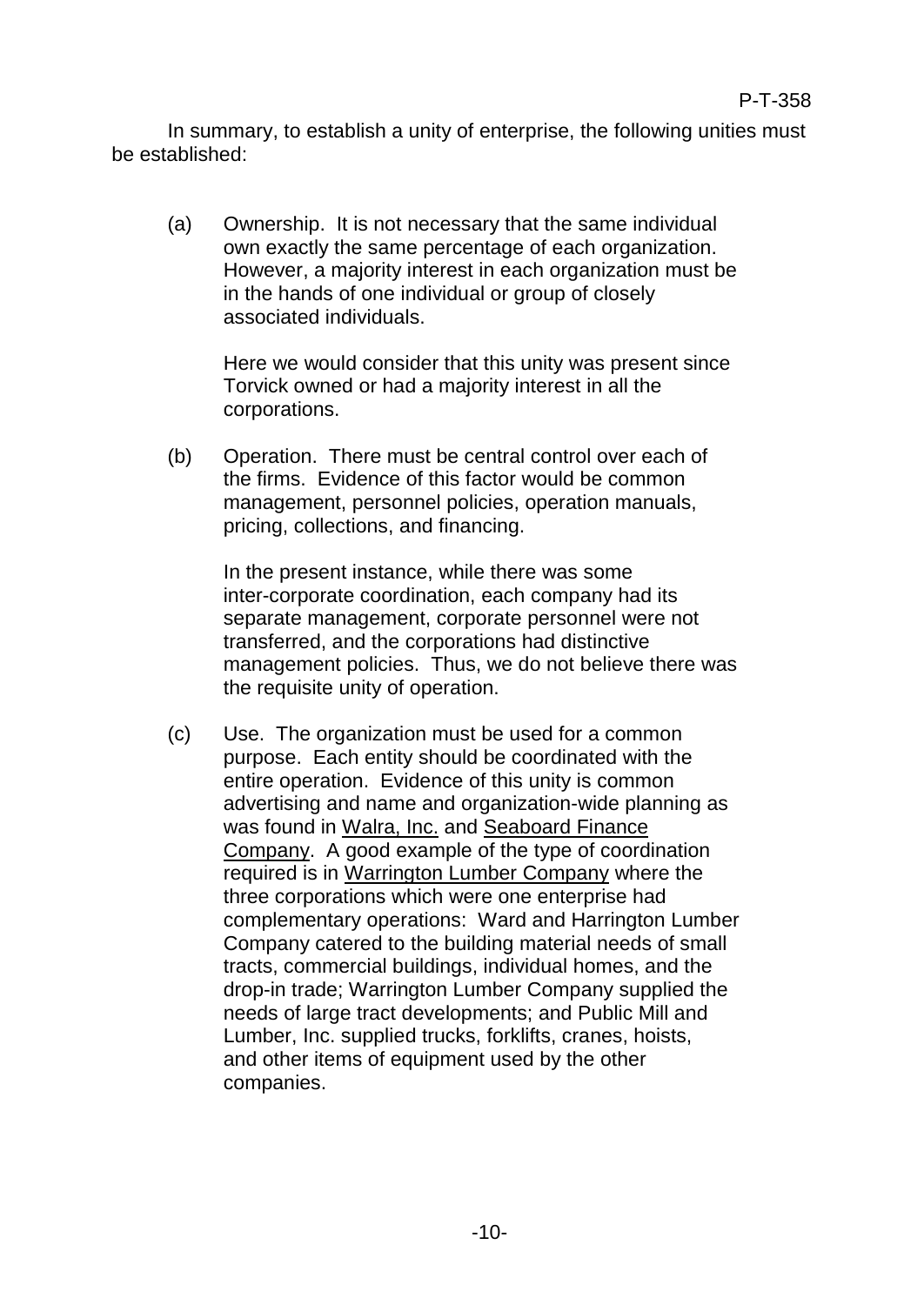Here, at least three of the organizations were in competition with each other. Moreover, three firms are automobile agencies, one firm manufactures overdrive transmissions, and one firm is in the airplane business. There is no apparent coordination between them, as there was between the entities in the Chase Brass and Copper Company case. Hence, this unity is also lacking.

We are thus constrained to conclude in the instant case that the petitioners and TMC cannot be considered a single employing unit.

#### (2) MAY THE CORPORATE EXISTENCE OF TMC BE DISREGARDED

Like the unitary nature of business doctrine, the unity of enterprise doctrine recognizes the separate existence of the legal entities which comprise the enterprise. As we stated on page 18 of Seaboard Finance (P-T-19 supra):

"It is the functioning organization, then, that becomes the 'employing unit' under the provisions of code section 135. Such an organization may be an aggregative unit like an association or joint venture, and in the same way it may be an aggregation of corporate entities instead of individuals, in which event these entities are the legal persons who are to be recognized as the responsible elements of the unit. To regard corporations as such elements is not to disregard their separate legal entity but merely to acknowledge the business use that is being made of it."

There are times when the separate corporate existence is disregarded. If the separate existence of TMC were to be disregarded, the petitioners would be regarded as having employed Torvick himself when they entered into the management agreement. In which case, Torvick would have rendered services to them directly, and the amounts he was paid would have been wages received from the petitioners.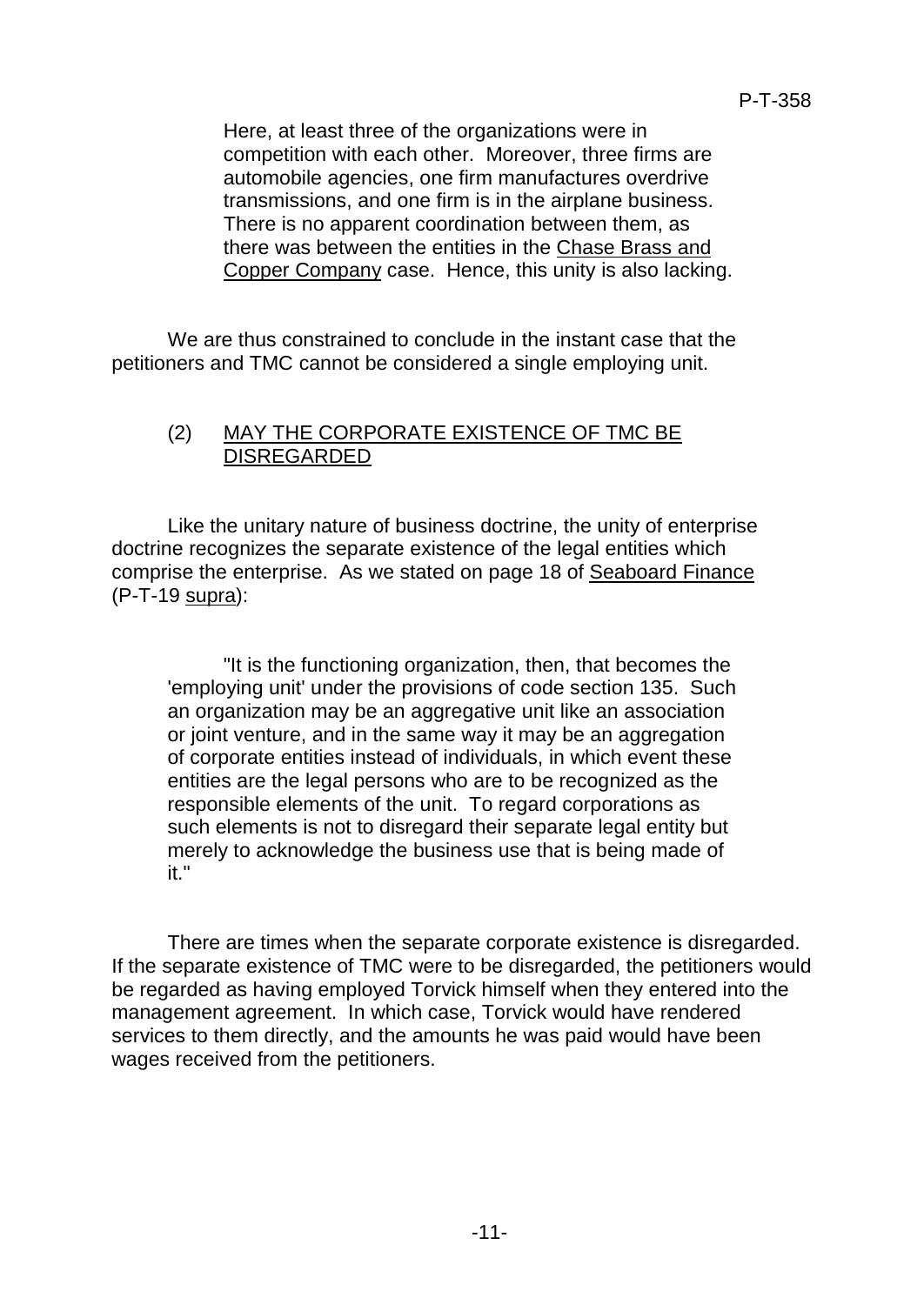The separate existence of a corporation will be disregarded if it is established that the corporation is dominated or controlled by an individual and that the failure to disregard the entity would sanction a fraud or promote injustice (Lyons v. Stevenson (1977), \_\_\_ Cal. App. 3d \_\_\_, 135 Cal. Rptr 457). In Associated Venders, Inc. v. Oakland Meat Company (1962), 210 CA 825, 26 Cal. Rptr 806, 816 ff., there is an exhaustive survey of factors which have led courts to pierce the corporate veil. Included are such matters as the failure to segregate funds of the separate entities, the holding out by an individual that he is personally liable for the debts of the corporation, inadequate capitalization, and the diversion of corporate assets to an individual. There is no evidence of such factors in this case.

TMC operated in a manner distinct from the other corporations. Its dealings with the petitioners were at arm's length. Furthermore, there is not the slightest hint that any fraud or injustice would arise if the corporation's separate existence were recognized. For the reasons stated above, we find that TMC is not the alter ego of Torvick.

# (3) DID TORVICK PERFORM SERVICES FOR THE PETITIONER

The final issue to be addressed is whether irrespective of the doctrines of unity of enterprise and alter ego Torvick rendered services for the petitioners. The Department argues that in resolving this question we must realistically consider the nature of services that a corporate officer performs. On pages 2 and 3 of its brief, the Department states:

". . . In his capacity as an officer of a corporation, an individual must use his efforts to keep the corporation going and perform functions that are necessary to the business life of the corporation. With regard to an automobile dealership, a corporate officer certainly need not carry a wrench, change tires, wash windows, personally sell automobiles, personally purchase automobiles, hire and fire salesmen or clerical staff; it is an officer's function to see that these things are done by the best management means for the wellbeing of the corporation. The simple hiring of a person to see that these functions are carried out is a very important service to a corporation."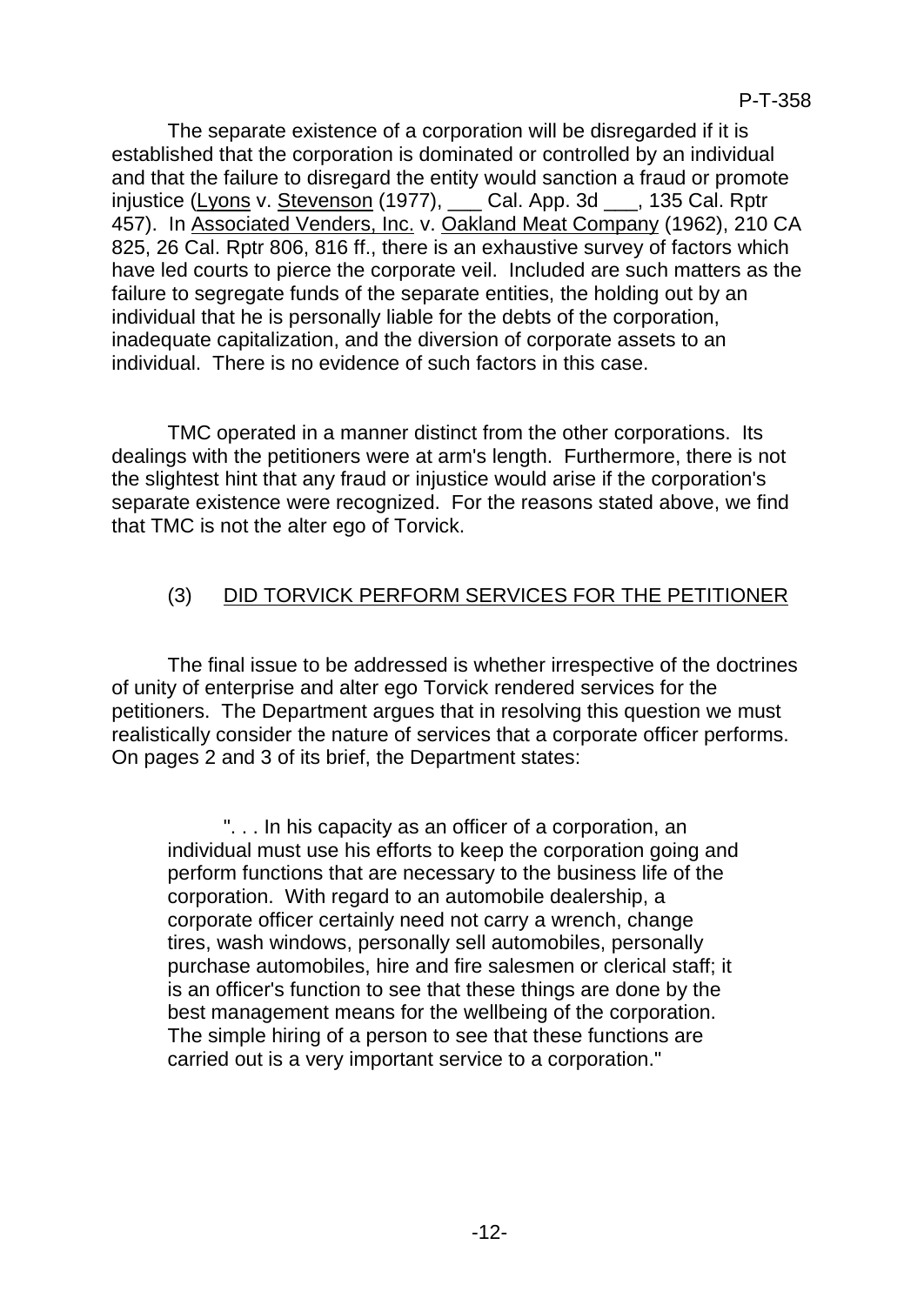The Department does not cite any court case or Board decision that would substantiate its contention that merely because the shareholder/officer appoints general managers, follows his investment, signs routine business reports, and arranges financing, that he is thereby rendering service as an officer.

The Department's "Answer to the Petitions for Reassessment" refers to our decisions in Connecticut Fire Insurance, et al (Tax Decision No. 1455) and in Tanner Motor Tours, Ltd., et al (Tax Decision No. T-66-77 et al). The decision in Connecticut Fire Insurance Company was specifically disapproved in Seaboard Finance Company (see page 15 of the decision and Appendix B). Also, the holding in Tanner Motor Tours is suspect since that decision was issued prior to Seaboard and is premised on the belief that the unity of enterprise doctrine applies only in a successor-predecessor relationship.

More to the point is the well reasoned Revenue Ruling 74-390, 1974-32 Internal Revenue Bulletin 14. The Internal Revenue Service ruled that for the purposes of, inter alia, the Federal Unemployment Tax Act, operating corporations are not liable for contributions with respect to officers who perform only minor ministerial functions for them and are paid by a management corporation for services performed for it. In the Ruling the Service states:

"In determining whether services actually performed by a corporate officer in that capacity may be considered to be of a minor or nominal nature the character of the services, the frequency and duration of their performance, and the actual or potential importance or necessity of the services in relation to the conduct of the corporation's business, are the primary elements to be considered. Thus, occasional, routine signing of documents, presiding over or attendance at infrequent meetings, and similar isolated or noncontinuous acts having no significant bearing or effect on the day-to-day functioning of the corporation in the conduct of its business, will be considered, as a general rule, to be services of a minor or nominal nature."

We agree with the petitioners that Torvick's services were rendered for TMC for which he was paid and on which service contributions have been collected. We do not regard the occasional duties performed directly for the petitioners to subject the payments to him to further taxation.